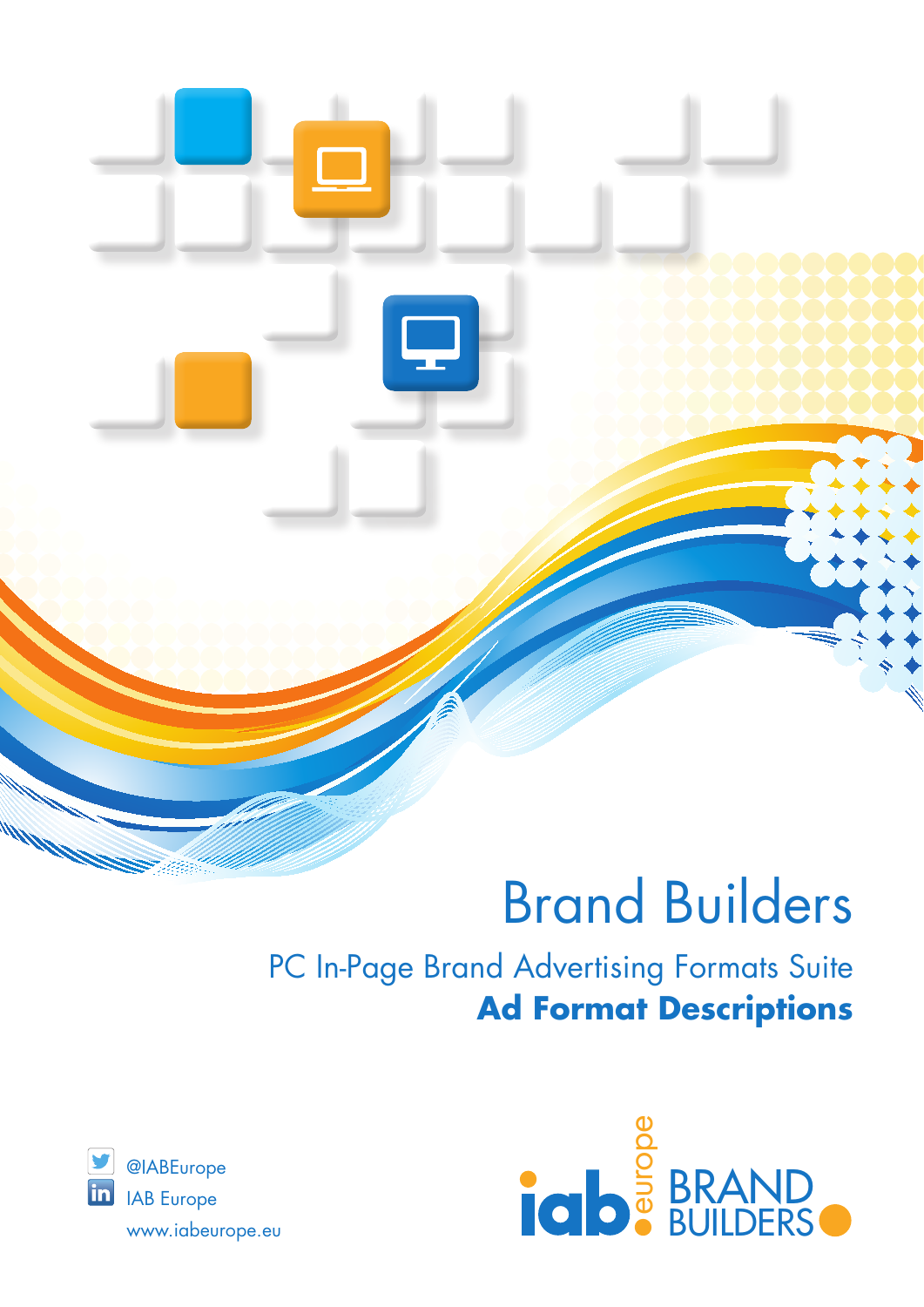

#### **Introduction**

IAB Europe has developed **Brand Builders, a suite of six recommended brand advertising formats** which offers a new branding environment to advertisers. The Brand Builders are part of IAB Europe's Brand Advertising Framework which aims to **drive brand investment into digital.** 

Both static and dynamic (expandable) brand advertising formats are included in the suite to offer brand advertisers diversity in their campaigns:

**Static** Advertising Formats:

- 1. 300x600 Halfpage (static)
- 2. 728x90 + 160x600 Wallpaper (static)
- 3. 728x410 Landscape (static, new dimension, 16:9 compatible)

**Dynamic** Advertising Formats:

- 4.  $300x250 \rightarrow 728x410$  Expandable Rectangle (float/slide 16:9)
- 5. 728x90  $\rightarrow$  728x410 Expandable Leaderboard (float/slide, 16:9)
- 6. 160x600  $\rightarrow$  300x600 Expandable Skyscraper (float/slide)

The **key benefits** of the Brand Builders can be summarised as follows:

- IAB Europe offers a new, recommended branding environment to advertisers while basing it on existing format practice in terms of dimensions and ad serving.
- The only format prescription within the suite is the pixel dimensions, the rest is a blank canvas giving flexibility to the advertiser/ creative agency.
- The suite includes formats that are both already popular and emerging across Europe so the dimensions are familiar to those involved in developing brand advertising.
- The suite includes both static *and* dynamic (expandable) brand advertising formats.
- We also offer a 16:9 TV compatible dimension (x410) with the aim of making brand advertising across TV and digital easier.
- By providing a 16:9 TV compatible dimension the suite is able to support in-page video advertising.

**Contact: [brandbuilders@iabeurope.eu](mailto:brandbuilders@iabeurope.eu)**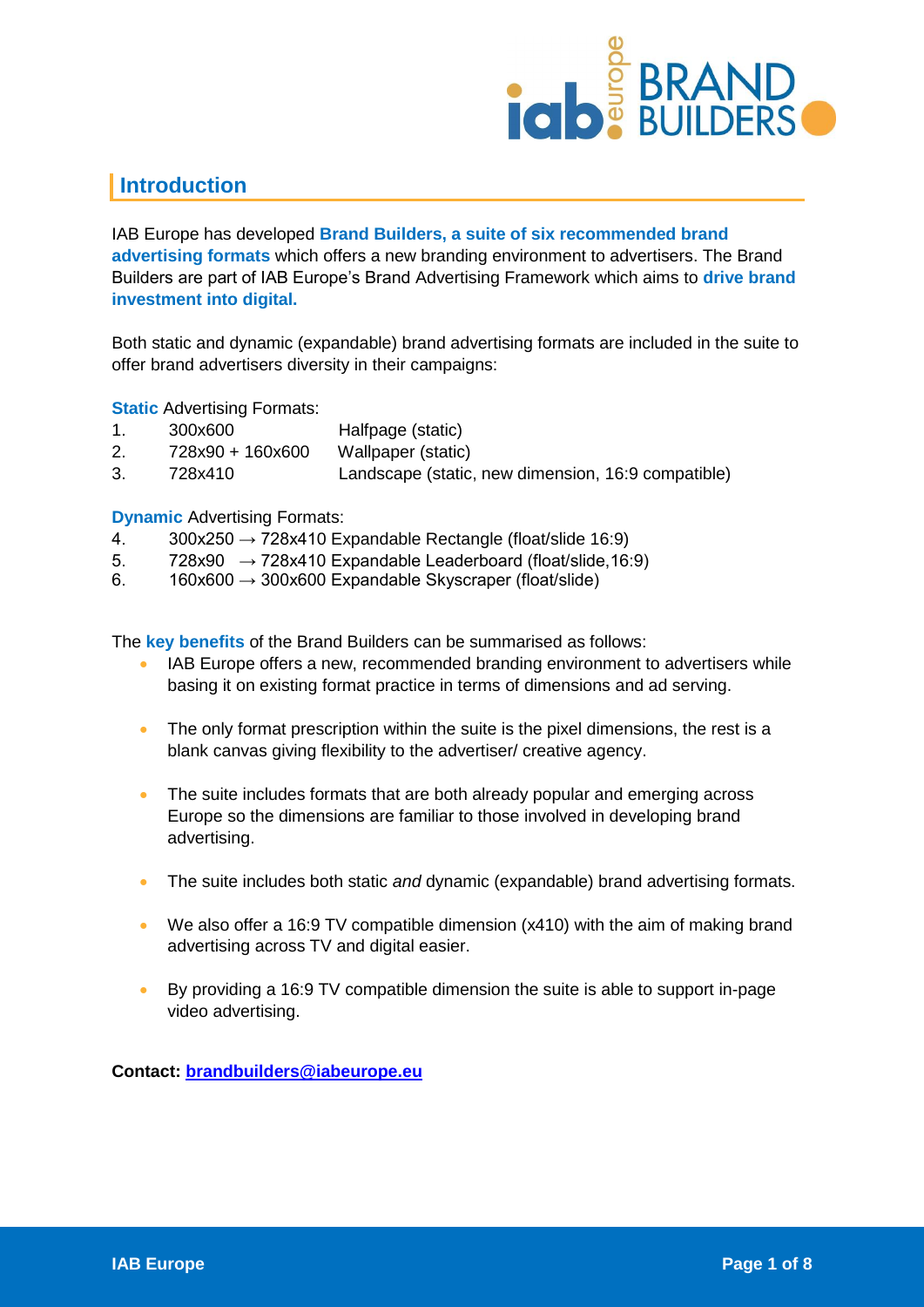

### **Brand Builders ad formats**

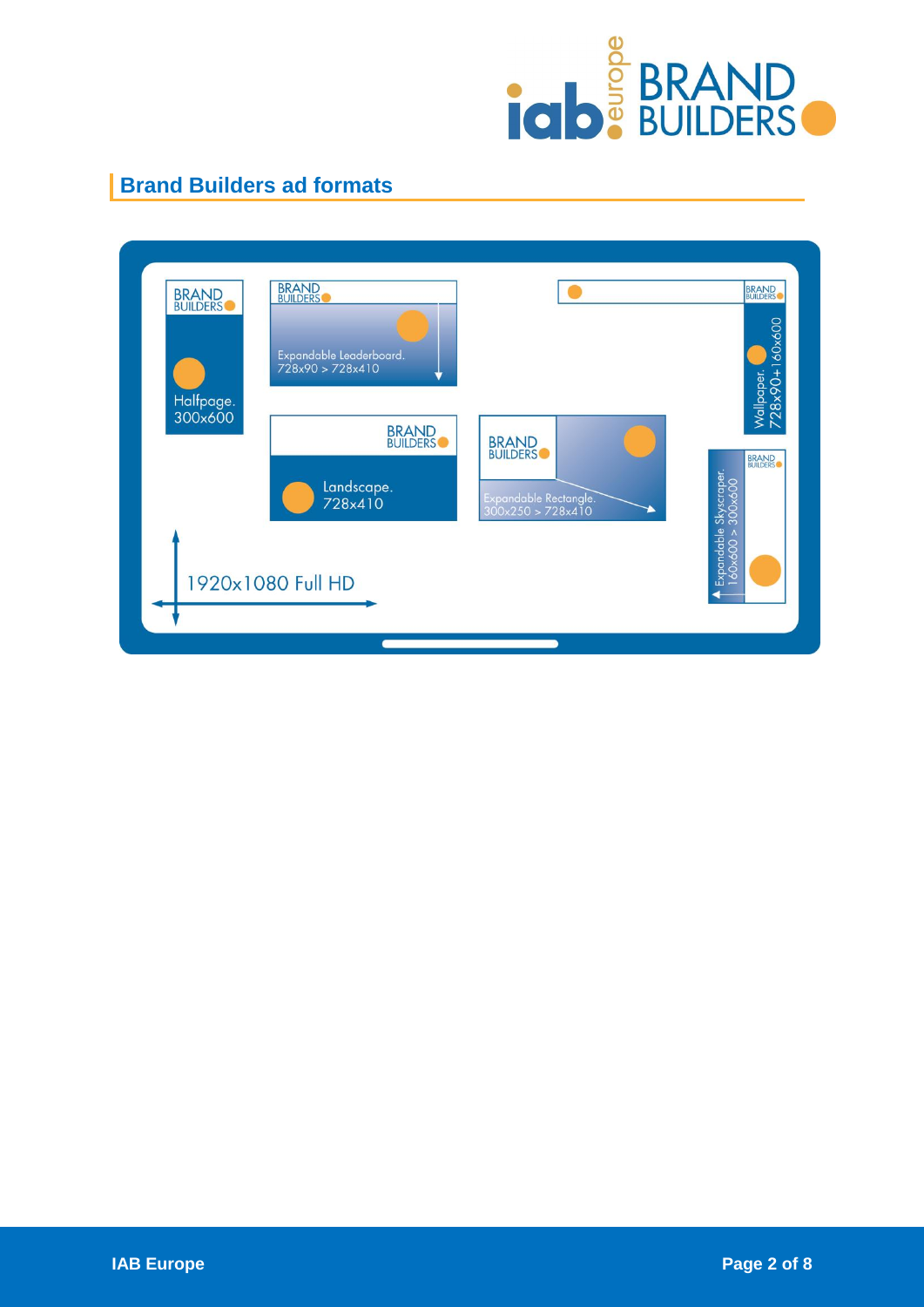

# **Halfpage**

**BRAND**<br>BUILDERS Halfpage. 300x600 1920x1080 Full HD **BRAND**<br>BUILDERS Halfpage.<br>300x600 1366x768 **BRAND**<br>BUILDERS<sup>O</sup> Halfpage.<br>300x600 1024x768

**Type:** static **Dimension:** 300x600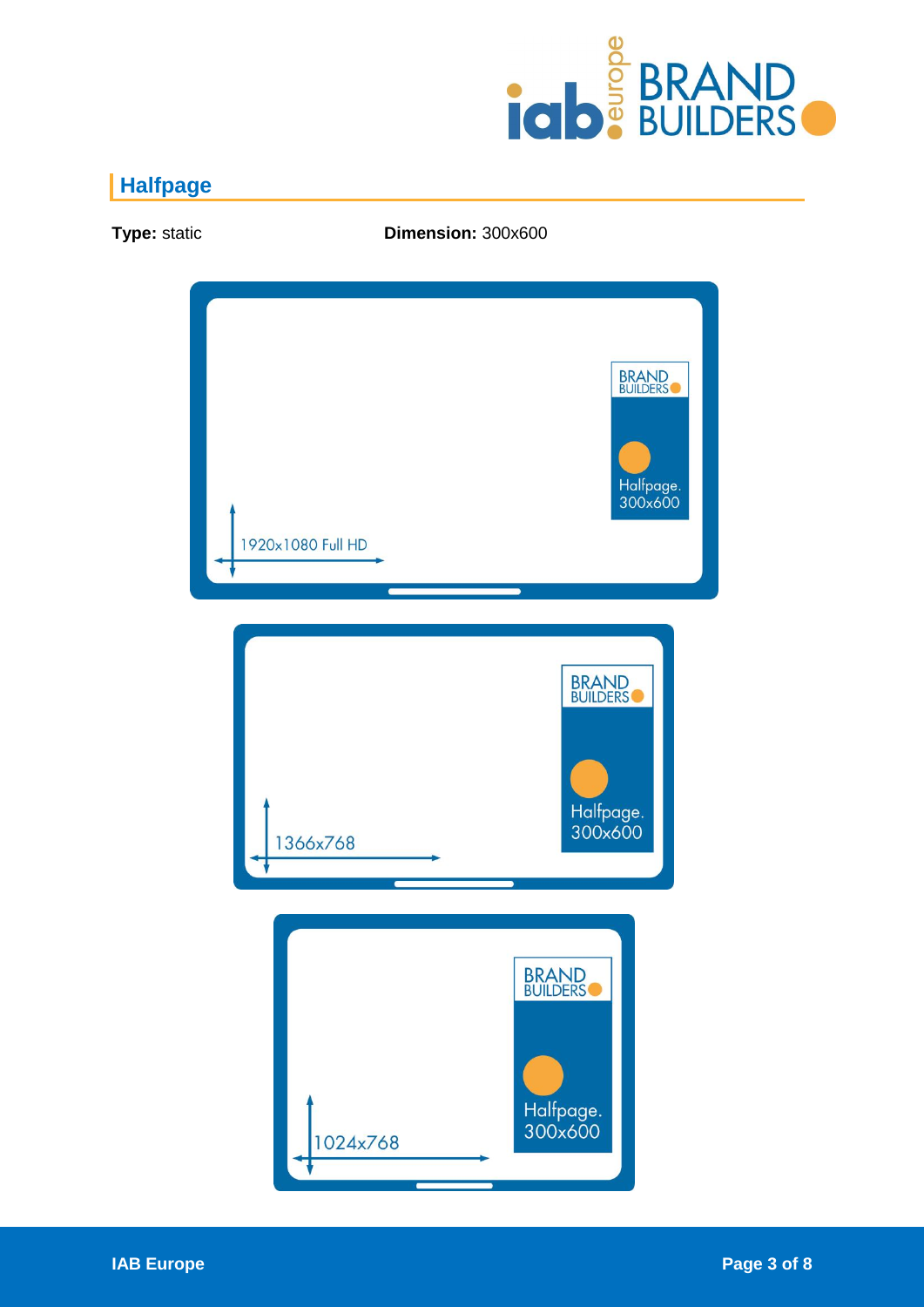

# **Wallpaper**

BRAND<br>BUILDERS  $\overline{\bullet}$ Wallpaper.<br>728x90+160x600 1920x1080 Full HD **BRAND**<br>BUILDERS 728x90+160x600 Wallpaper. 1366x768 **BRAND** 28x90+160x600 **Vallpaper.** 1024x768

**Type:** static **Dimension:** 728x90 + 160x600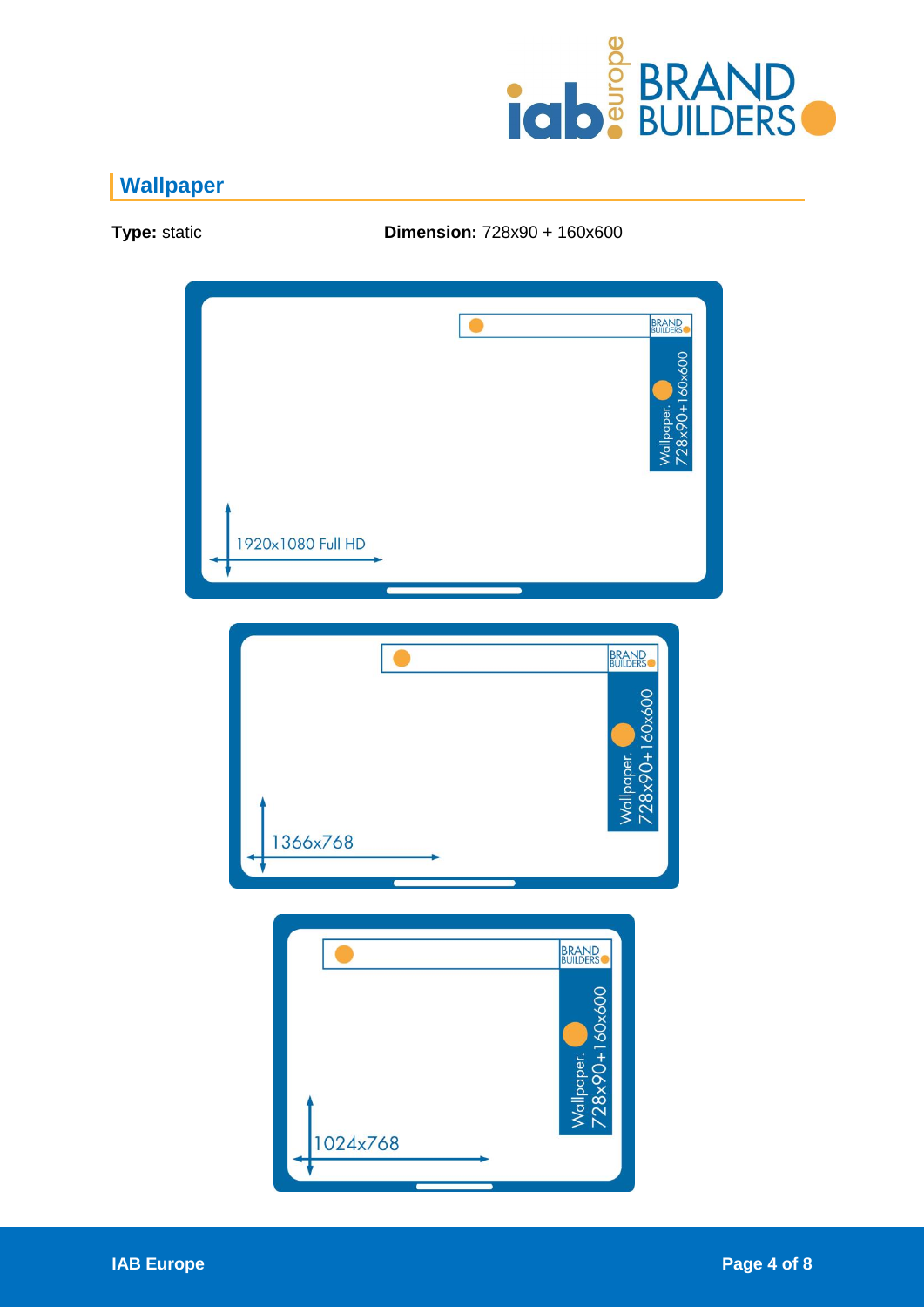

# **Landscape**

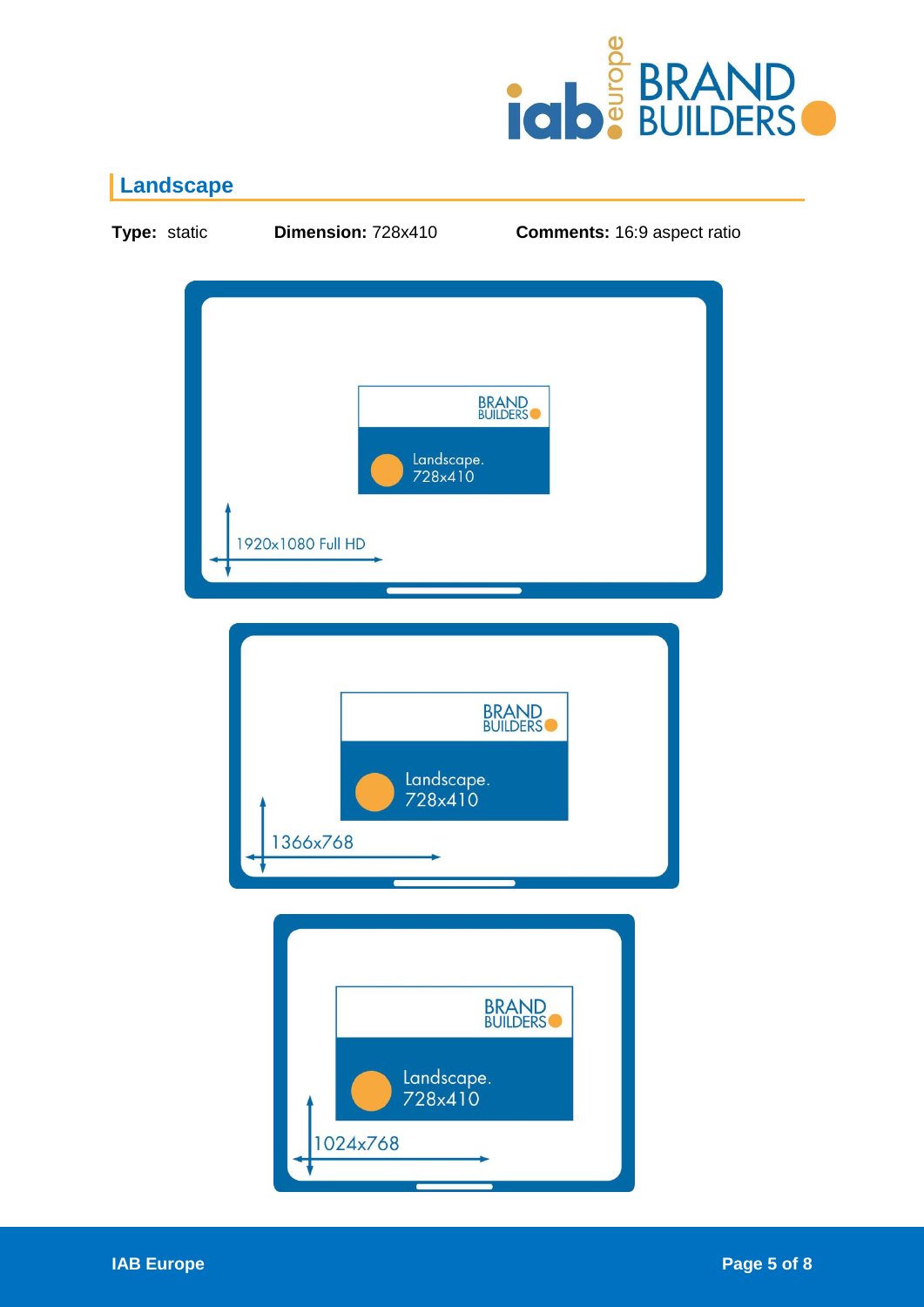

# **Expandable Rectangle**

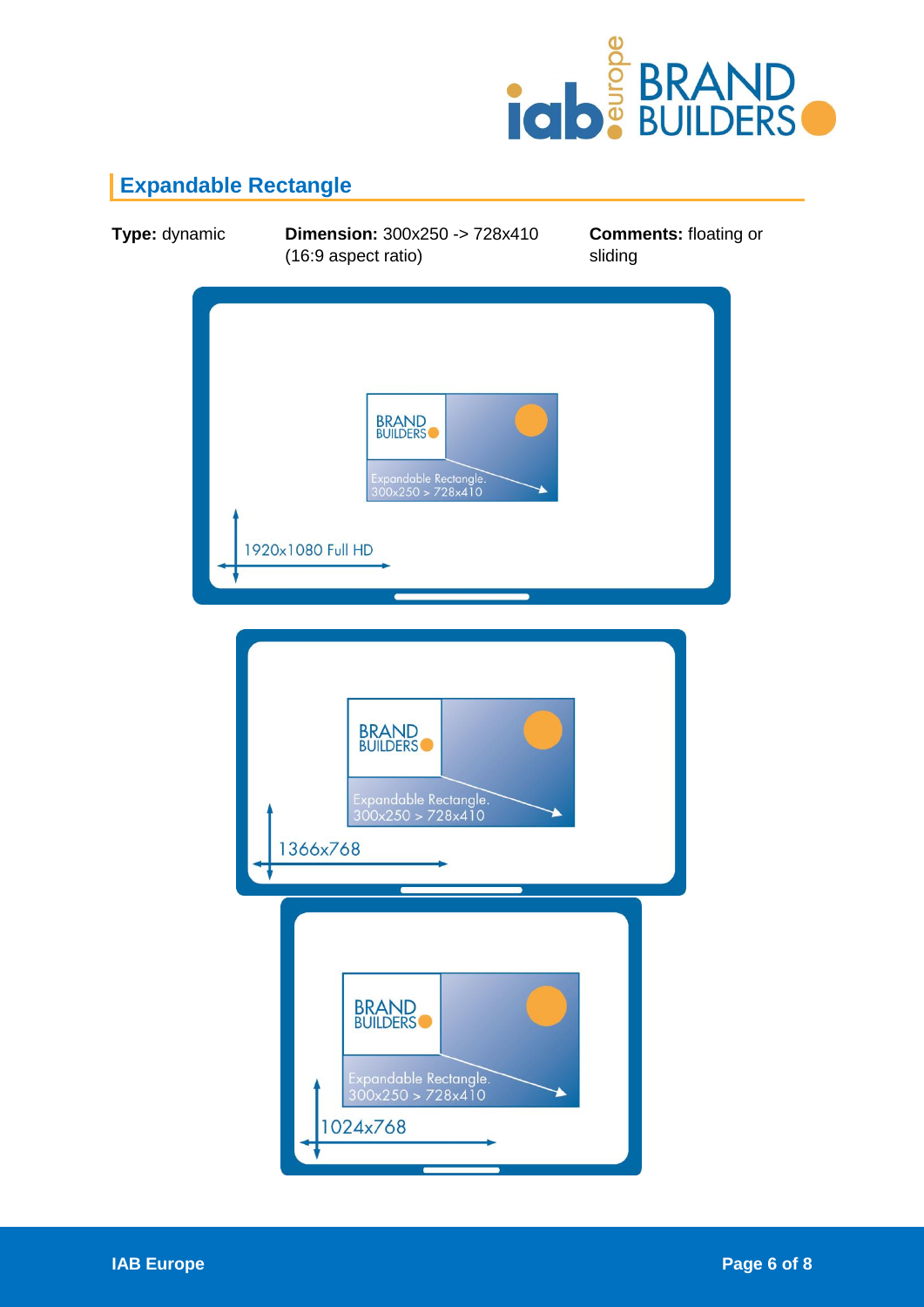

# **Expandable Leaderboard**